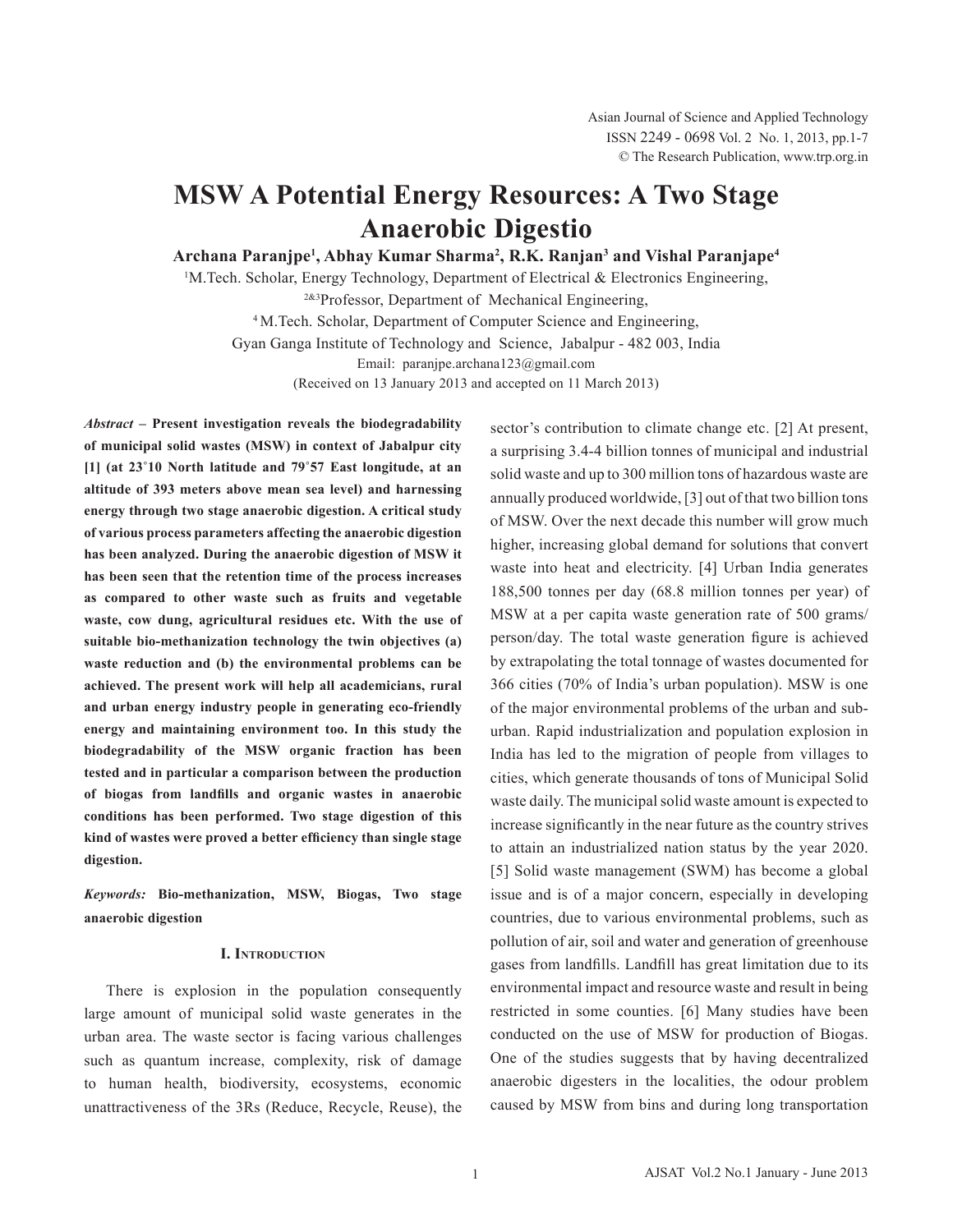distances can be minimized. [7] Apart from this bring out the dual purpose of anaerobic digesters, not only will they provide a solution to the solid waste crisis, but also to the energy crisis.

In one-stage system, given the very large biodegradable organic content of FVW and food waste, a major limitation of anaerobic digestion of these wastes is a rapidly acidification decreasing the pH and a large volatile fatty acids production, which stressed and inhibited the activity of methanogenic bacteria. [8] Two stage concepts was first introduced by Pohland and Ghosh (1971) [9] and by Ghosh (1975). [10] This two-phase system was first used for soluble substrates and liquid waste, then phase separation has been studied by digestion of solid vegetable waste. [11] Three mainly advantages compare with single anaerobic digestion, including less detention time, higher gas conversion efficiency and higher methane concentration.

Table I Status of Municipal Solid Waste Management in SELECTED METRO CITIES, 2004-05

| Particulars                                  | Kolkata   | Chennai | Delhi    | Mumbai   |
|----------------------------------------------|-----------|---------|----------|----------|
| Area<br>(sq, km)                             | 187.33    | 174     | 1484.46  | 437.71   |
| Population<br>(census<br>2001)               | 45,72,645 | 4343645 | 10303452 | 11978450 |
| <b>MSW</b><br>Generation<br>(tones/day)      | 2653      | 3036    | 5922     | 5320     |
| <b>MSW</b><br>generation<br>rate<br>(Kg/day) | 0.58      | 0.62    | 0.57     | 0.45     |

(Source: SOER, 2009, MOEF Note: kg/c/day: kilogram per capita per day)

Table II Composition of Msw in Jabalpur City

| S.<br>No.      | Contents              | $\%$     |
|----------------|-----------------------|----------|
| 1              | Paper and cardboard   | $5 - 15$ |
| $\overline{2}$ | Plastic               | $2 - 8$  |
| 3              | Inert Materials       | $5 - 15$ |
| 4              | Compostable Materials | 40-45    |
| 5              | Metals                | $1-2$    |
| 6              | Moisture content      | Rest     |

Braber, 1995; Spcece, 1996; Mahnoud, 2002

[12] Currently, biological treatment methods such as composting and Anaerobic Digestion (AD) offer the only route for recycling organic matter and nutrients from the organic fraction of municipal solid waste (OFMSW). Composting can diminish the organic matter by about 50% through the formation of carbon dioxide and water (Held *et al.,* 2002), but it represents and energy consuming process (around 30-35 kWh is consumed per tonne of waste input) while AD is a net energy producing process (100-150 kWh per tonne of input waste). AD is a process by which bacteria degrade organic matter and convert it to mainly carbon dioxide and methane. The main advantage of this technology is the destruction of organic components without the addition of oxygen and it produces useful by-products such as a gaseous fuel and stabilized solid residue that can be sold as a soil fertilizer. In contrast, aerobic treatment is plagued by the production of large amounts of activated sludge (about 10 times more than AD) and consumption of significant amounts of energy due to aeration.

#### **II. Proposed Dumped Site in Jabalpur City**

The Jabalpur is extend over an area of 122 sq.kms. The entire city is currently divided into 60 election wards and 8 Zones. The Jabalpur Municipal Corporation is responsible for collection, transportation, treatment and disposal of Municipal Solid Waste generated under MSW rule 2000. Hence, JMC has initiated development of MSW processing complex and sanitary landfill site at Kathonda, with an objective of waste reduction and ultimately effective management system. The existing SWM system for Jabalpur does not have an engineered landfill site for disposal of waste. The waste collected from secondary collection points is dumped in an unorganized manner at Ranital dumpsite in Jabalpur city area. The proposed SLF site is located at village Kathonda towards North West direction of Jabalpur city with a spread of over 24.60 hec with an investment of Rs. 750 lacks, the proposed Compost Plant will be designed to process 400 TPD (Tons per Day) of MSW with a progressive processing capacity of 800 TPD at the end of 20 years. The solid waste management facility shall involve composting of biodegradable and segregation of materials. Non biodegradable products such as stones, sand ceramics and metal components will be separated from biodegradable and other organic matter waste. But in present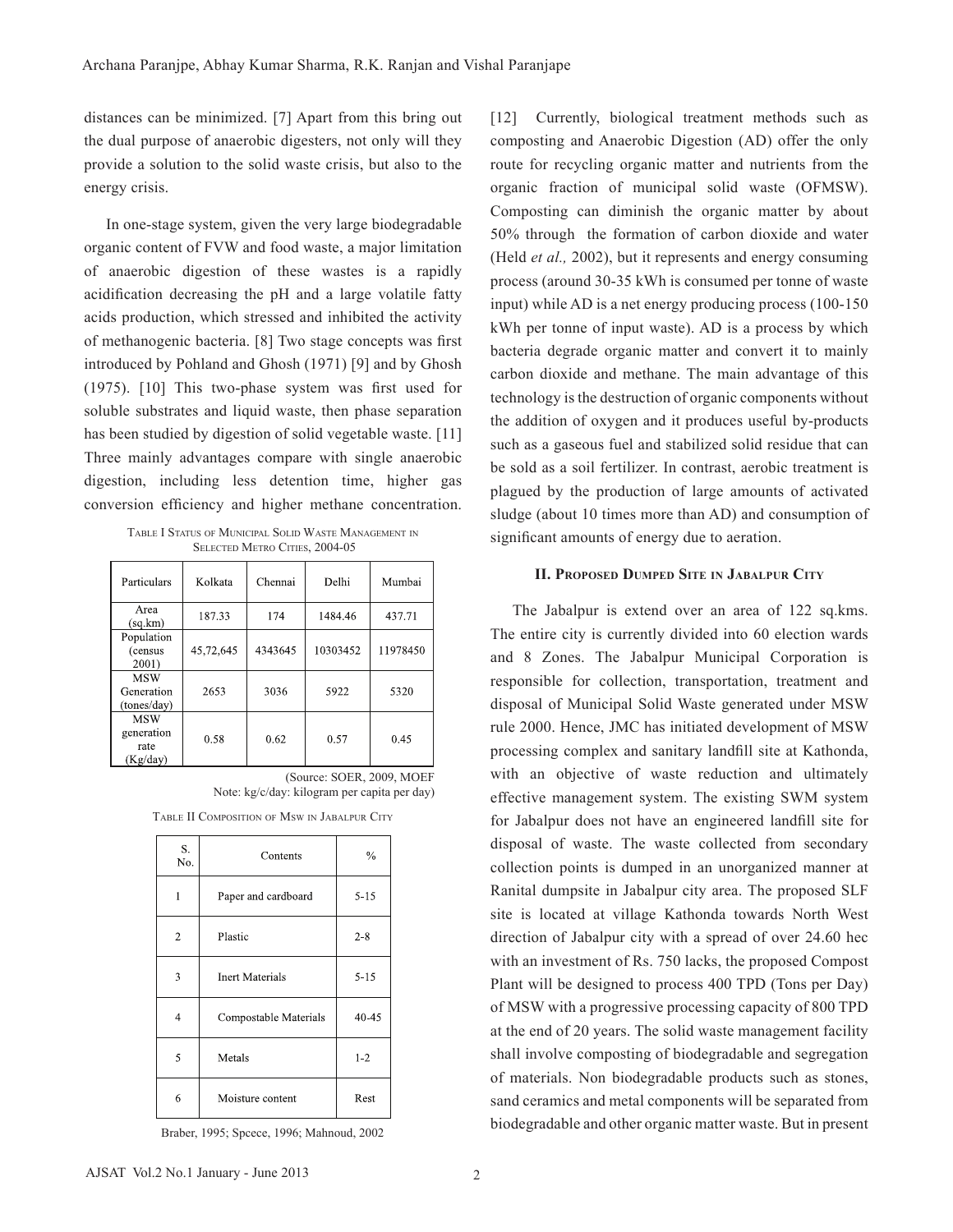era the Kathonda site not used as a sanitary landfill site it is used only as a dumping purpose. Many types of toxic gases emitted to this site and to create the environmental problems. So this MSW reduces through the anaerobic digestion technology and generate the electricity.

## **III. Materials And Methods**

The basic experimental work for analyzing process parameters such as volatile solid (VS), total nitrogen (TN), total solid (TS), pH value, NPK, retention time (RT), gas yield etc. was setup in Gyan-Ganga Institute of Technology and science (GGITS) JBP, M.P. India.

### *A. Limitations of Single Stage AD*

- i. The pre-treatment involves removing of coarse particles and heavy contaminants. These pre-treatment steps cause a loss of 15 - 25 % VS, with corresponding decrease in biogas yield.
- ii. The other technical problem is formation of a layer of heavier fractions at the bottom of the reactor and floating scum at the top. The bottom layer can damage the propellers while the top layer effected to mixing. This requires periodic removal of the floating scum and of the heavy fractions, thus causes lower biogas yield.
- iii. The obtained digested sludge used as a fertilizer not totally moisture free, so large energy consumed for drying of this sludge before using.
- iv. High consumption of water.
- v. Higher energy consumption for heating large value.

#### *B. Advantages of Two Stage Anaerobic Digestion*

- i. The digested loading with slurry form so not losses of Volatile solid.
- ii. The scum floating layer not forms in the upper side of the digester due to recirculation of liquid.
- iii. The obtained digested sludge totally moisture free and direct use for soil conditioner.
- iv. The waste water after digestion used for the agriculture growth.
- v. Design flexibility.
- vi. More reliable for cellulose-poor kitchen waste.
- vii. Only reliable design (with biomass retention) for C/N  $< 20.$
- viii. Less heavy metal in compost (when solids not methanogenized).

## *C. Two-Phase Anaerobic Process*

The schematic diagram of the overall process is shown in photograph 2 the acidogenic reactor had total Volume of 15 liters batch type. When the hydraulic Retention time (HRT) of the acidogenic reactor was 4-5 days, and solid retention time (SRT) was 20-25 Days, the organic loading rate (OLR) from 1.0 to 6.0 kg With Cow manure and poultry waste  $(4:1:1)$  seeding with 1 liter fresh digested sludge of MSW and Cow manure. The acidogenic reactor, an anaerobic batch type combining a 3 layer of mesh wire filter, pH value of acidogenic reactor was 5-6 and methanogenic rector was 7.5-8.0. At temperatures of the acidogenic and methanogenic reactor were maintained at  $35^{\circ}$ C - 45<sup>°</sup>C. In order to investigate the effects of cosubstrate and stage of digestion on biogas production and the performance of t he system was investigated.

#### *D. Zone wise Waste Generation*

The Jabalpur City population as per the census data 2011 showing is over 24 lacks. It is spread over an area of 122 sq.kms. The entire city is currently divided into 60 election wards and 8 Zones. The Jabalpur Municipal Corporation is responsible for collection, transportation, treatment and disposal of Municipal Solid Waste generated under MSW rule 2000.

#### **IV. Analytical Methods**

The kinds of substrates (organic matters of MSW, Cow manure, poultry waste) for anaerobic digestion. pH value measures of acidified effluent, and final effluent) were taken from the pilot plant. Gas production and the composition of gas were monitored daily. Gas composition was determined with an infra-red gas analyzer (GA 94A) and gas detector (GASTEC, Japan); concentrations of  $CH_4$ ,  $CO_2$ , and  $H_2S$ were monitored.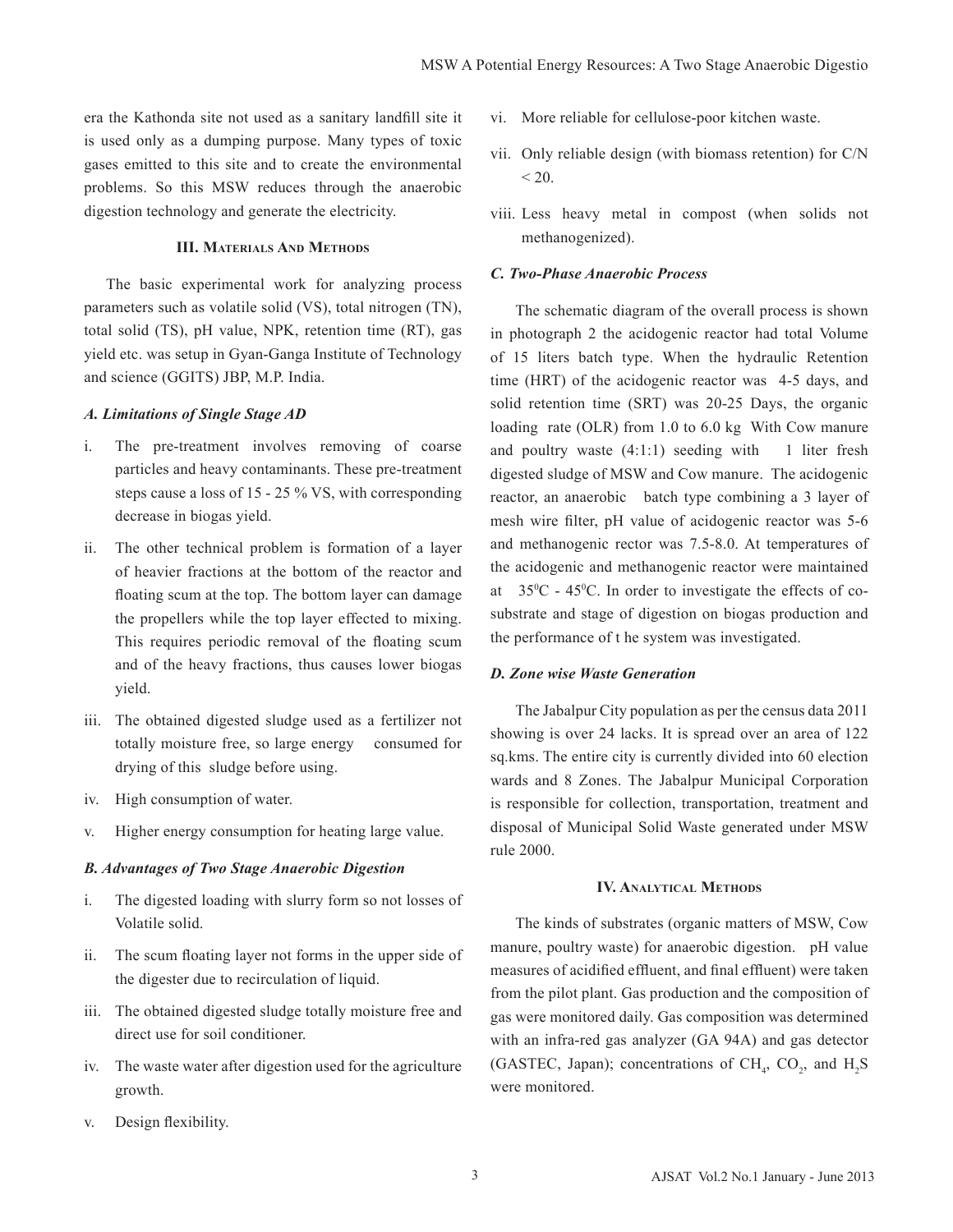Table III The Chemical / Physical Parameters Of Organic Waste From Laboratory Test Of Mppcb, Vijay Nagar, Jabalpur (30/11/2011).

|                  |                  | Acceptable value       | Actual value     |
|------------------|------------------|------------------------|------------------|
| S1.<br>No.       | Parameters       | for the anaerobic      | from the         |
|                  |                  | digestion $(\% )$      | laboratory       |
|                  |                  |                        | (MPPC) (%)       |
|                  | Organic Matter   | 40 - 48%               | 42%              |
| $\overline{2}$ . | Moisture Content | 20-58%                 | 38%              |
| 3.               | pH value         | $6.6 - 8.5$            | 6.79             |
| 4.               | $C/N$ Ratio      | $25:1-50:1$            | 33:1             |
| 5.               | Temperature      | $25-55$ <sup>o</sup> C | $40-45\degree C$ |
| 6.               | Phosphorus       | $0.001 - 0.05$         | 0.002            |
| 7.               | Sodium           | $3.5 - 5.0$            | 4.8              |
| 8.               | Potassium        | $0.30 - .45$           | 0.35             |
| 9.               | Nitrogen         | >0.06                  | 0.05             |

(Source: Standard Zucconin, F. and deBertolidi, M., 1987)



Fig. 1 Yearly Zonal MSW Distribution Source Municipal Corporation of Jabalpur city, MP & Prakash Chandra Agrawal, 2012,)

Experiments were carried out in two 15 liters cylindrical anaerobic digester and 1 liter High-density glass type tightly container. The substrate filled 80% of the container 20% left for gas collection, from 20% active inoculums (refer materials in methodology section) was used for all reactors for the total feedstock input.

## *Effect of Microorganism Seeding on the Start-up of the Two-phase Anaerobic Digestion*

Although anaerobic microorganisms acclimatized to MSW can be good inoculums for a fast start-up of the operation at the initial stage, the waste sludge of the activated sludge process was used as a seeding inoculums

to avoid possible infection by pathogenic microorganisms from other cow manure treatment plants.

During the start-up period, the organic loading rates of both acidogenic and methanogenic reactors were with 2 days hydraulic retention. The acid conversion in the acidogenic reactor was 60% of the influent organic matter.

However, the methanogenic activity remained very low for the first 30 days of operation. Therefore, we seeded with sediment Sludge, which had been taken from the lower part of the cow manure storage tank. After an additional seeding to the methanogenic reactor gradually increased to Production of biogas.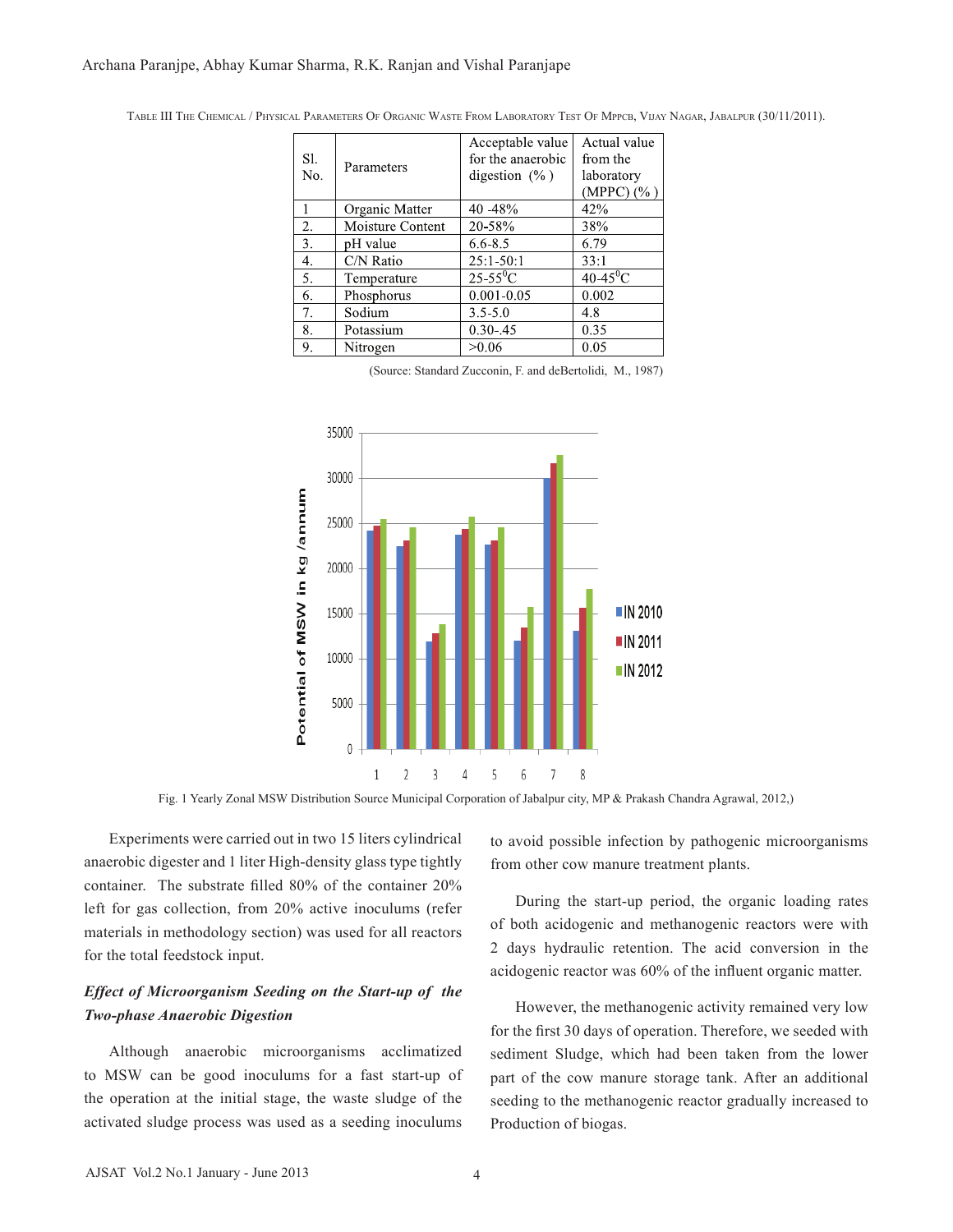## *C: N: P ratio*

[14] Fermentable carbohydrate, nitrogen, phosphorous and other nutrients such as sodium, potassium, calcium, magnesium, iron and sulphur are needed for normal growth of bacteria involved in anaerobic wastewater treatment. Therefore, it is important to ensure that during the anaerobic treatment nutrients required for biomass to grow are sufficient. [15] For biological treatment to be successful, the inorganic nutrient necessary for the growth of microorganisms should be supplied in sufficient amounts; if the ideal concentration of nutrient is not supplied, there should be some form of compensation, either by applying smaller nutrient loads to the treatment system, or by allowing a reduced efficiency of the system.

### *Design and Development of Digester*

| i. Digester      | : Two batch type airtight digester<br>(Capacity - 15 liters)      |
|------------------|-------------------------------------------------------------------|
| ii. Motor        | : Power - 5 watts $(A.C. / 166-220)$<br>$v/50$ Hz/0.8 m/400 l/h)  |
|                  | iii. Mesh wire filter : 3 layers - 5mm, 2mm, and 1mm<br>diameter. |
|                  | iv. Biogas container : glass type, capacity - 1 liter             |
| v. Plastic tubes | $\therefore$ 0.5 inch, 0.25 inches.                               |
| vi. Burner       | : Bunsen type                                                     |
| vii Impeller     | : Iron rod manually rotates.                                      |



Photo 1 Model of two stage anaerobic digestion system



Photo. 2 Working setup of two stage anaerobic digestion system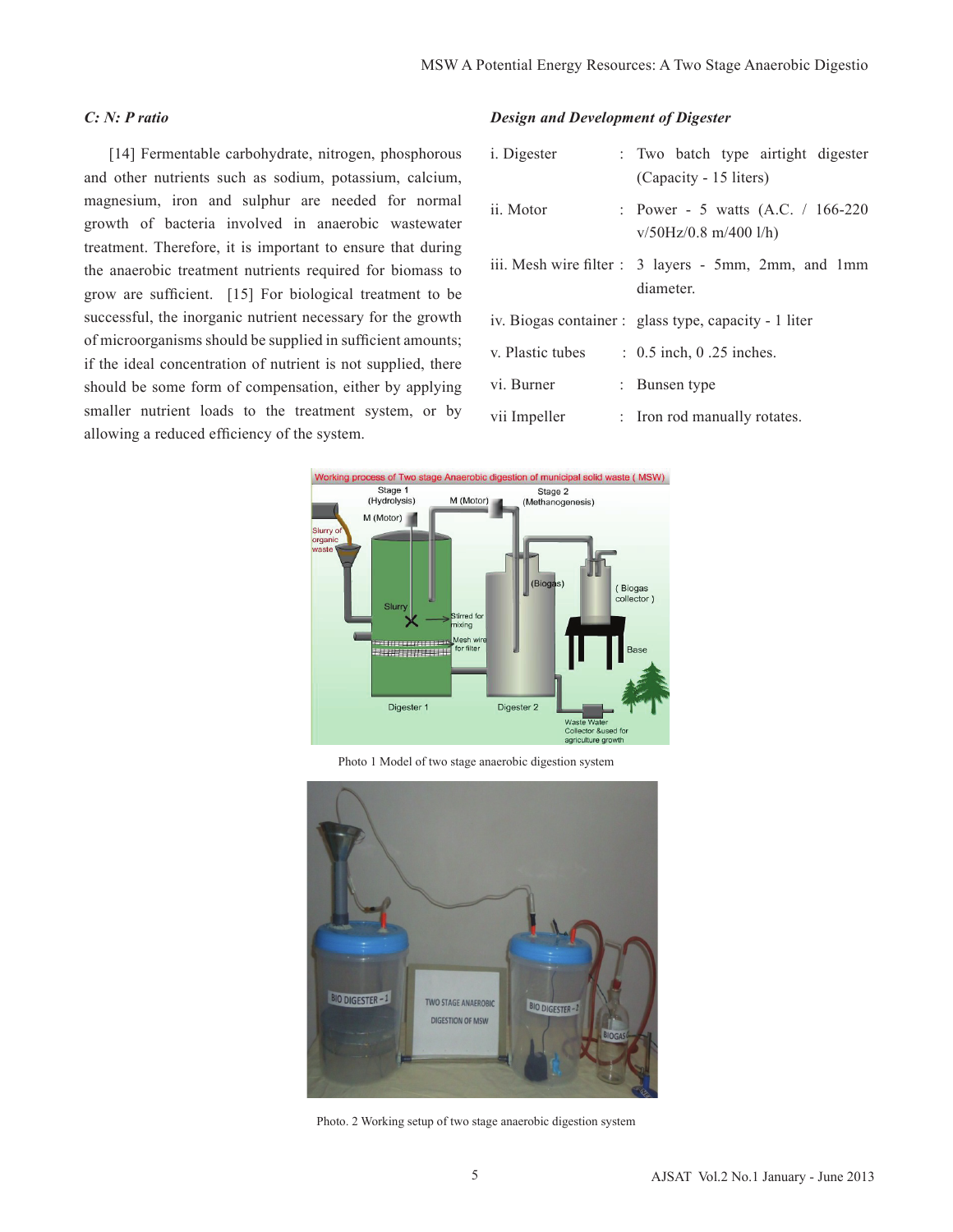Figure 2 reveals the variation of pH value with respect to retention time. Initial the  $p<sup>H</sup>$  value is between 5.5 to 6.5.  $P<sup>H</sup>$ is an important parameter affecting the growth of microbes during anaerobic digestion. Anaerobic bacteria, especially the methanogens, are sensitive to the acid concentration within the digester and that can be inhibited their growth. Initially weaker  $p<sup>H</sup>$  growth. Observed and after 10th day significant growth observed and it was continued up to the yield of methanogenesis process.

Figure 3 shows the variation of biogas production with respect to retention time is precious to acidogenesis and methanogenesis process. In initiate the biogas yield is fewer up to 10th days but after 10th days biogas yield continuously grow. After 20 days the biogas production is rapidly grow at higher rating on mesophilic temperature, C/N ratio = 33:1,  $p<sup>H</sup>$  value =7.9, and moisture content =38%. Beyond 25th days the biogas production constant rate because growth of methanogens slow.

Figure 4 shows variation of biogas production in depends upon the pH value. The digestion of organic compounds is affected by the fermentation constraints such as the biodegradability of substance, the degrading capability of microorganism and the environmental conditions like pH. Primarily the biogas production very slow at the value of pH between the 5.5-6.0 and biogas production constantly grow at pH value between 6-7 but biogas production is rapidly grow at utmost rating the pH value between 7-8.

Figure 5 reveals that the biogas production is influenced by temperature increase. The biogas yield is less between 25-  $35^{\circ}$ C and in the range of  $40^{\circ}$ C plus the biogas production increasing rapidly because methanogens grow quiky.



Fig.4 Variation of biogas yield w.r.t. pH Fig.5 Variation of biogas yield w.r.t. temperature